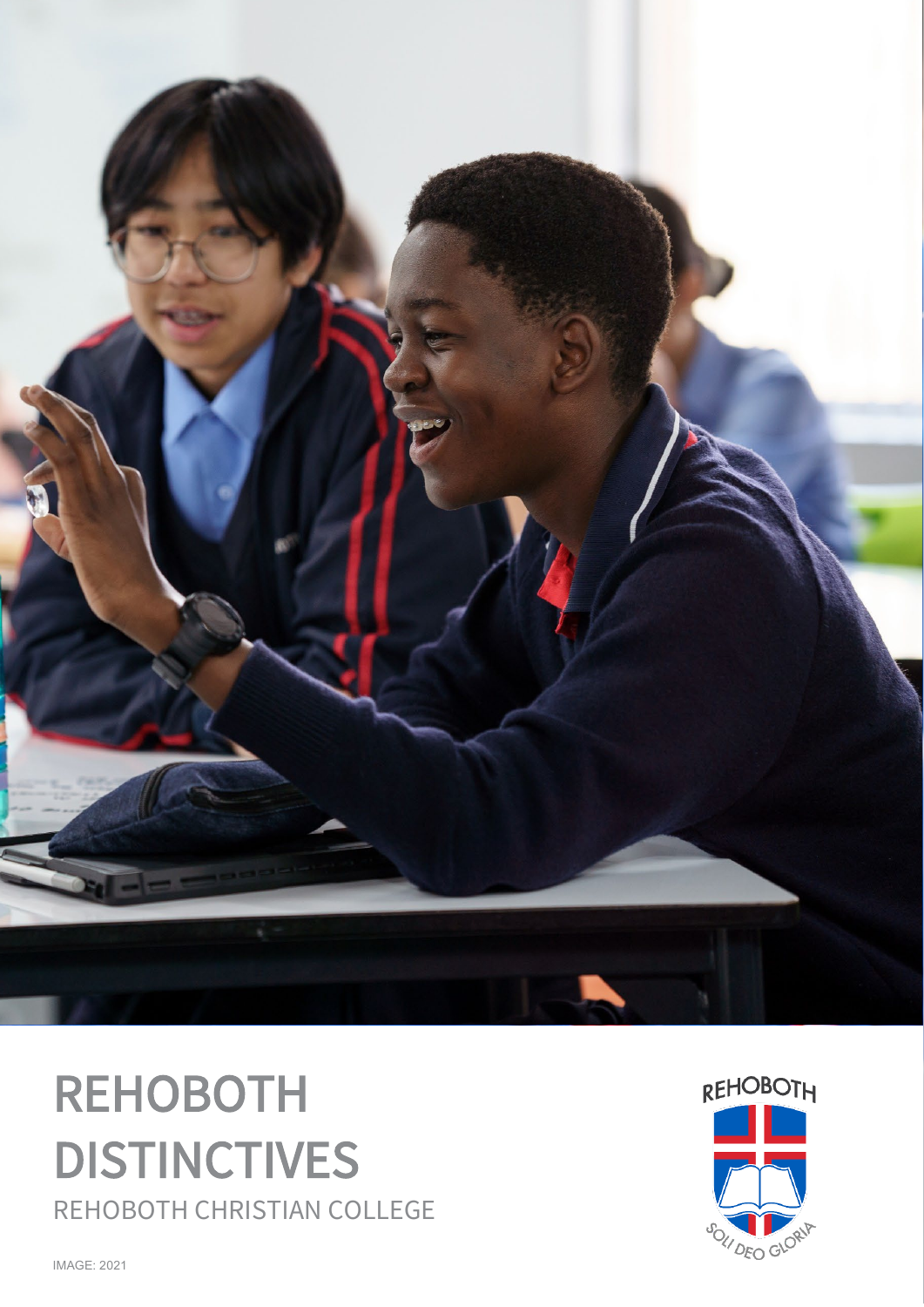

To engage the whole child to think, respond, and live with excellence for the glory of God alone.

Rehoboth exists as an extension of the Christian home, partnering with parents as a covenant community to support them in their task of nurturing and educating their children to equip them for all of life.

To engage the whole child to think, respond, and live with excellence for the<br>
glory of God alone.<br>
Somewheats as a covenant community to support them in their task of<br>
parents as a covenant community to support them in th We believe that it is our purpose as educators and parents to orient our students Biblically toward the knowledge of God, the Gospel, humanity and all of God's creation, so that they would seek His will, see things as He sees them, and engage with and influence the culture in which they live. We believe that the Christian school must partner with parents and churches to develop the whole child (*i.e. their spiritual, moral, academic, personal, and social growth*), to inspire them to excel, to be intolerant of mediocrity, and to make wise choices. Such an education is distinctly Christian in its character, intentions, and outworking.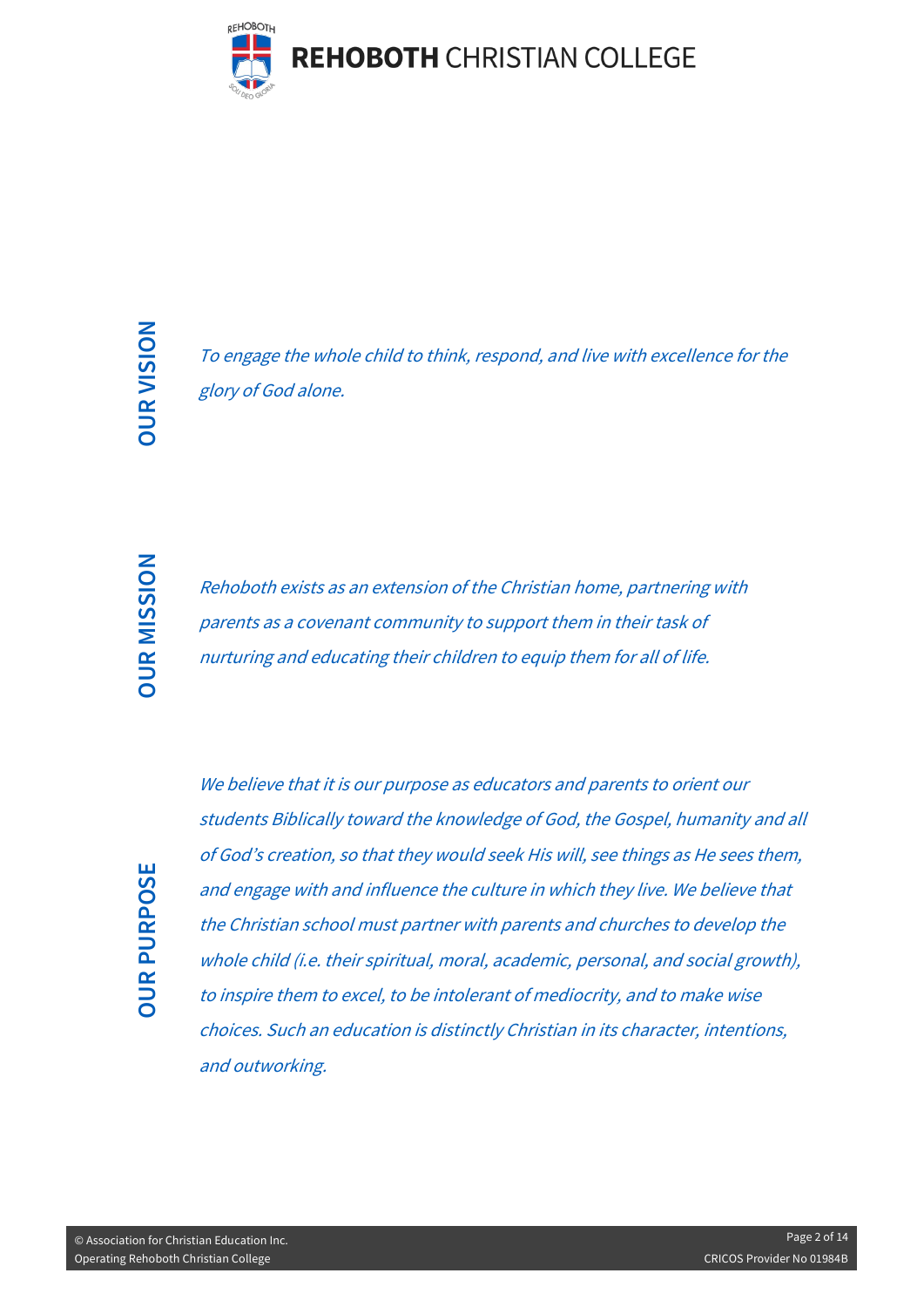

### **REHOBOTH DISTINCTIVES**

#### **CONTENTS**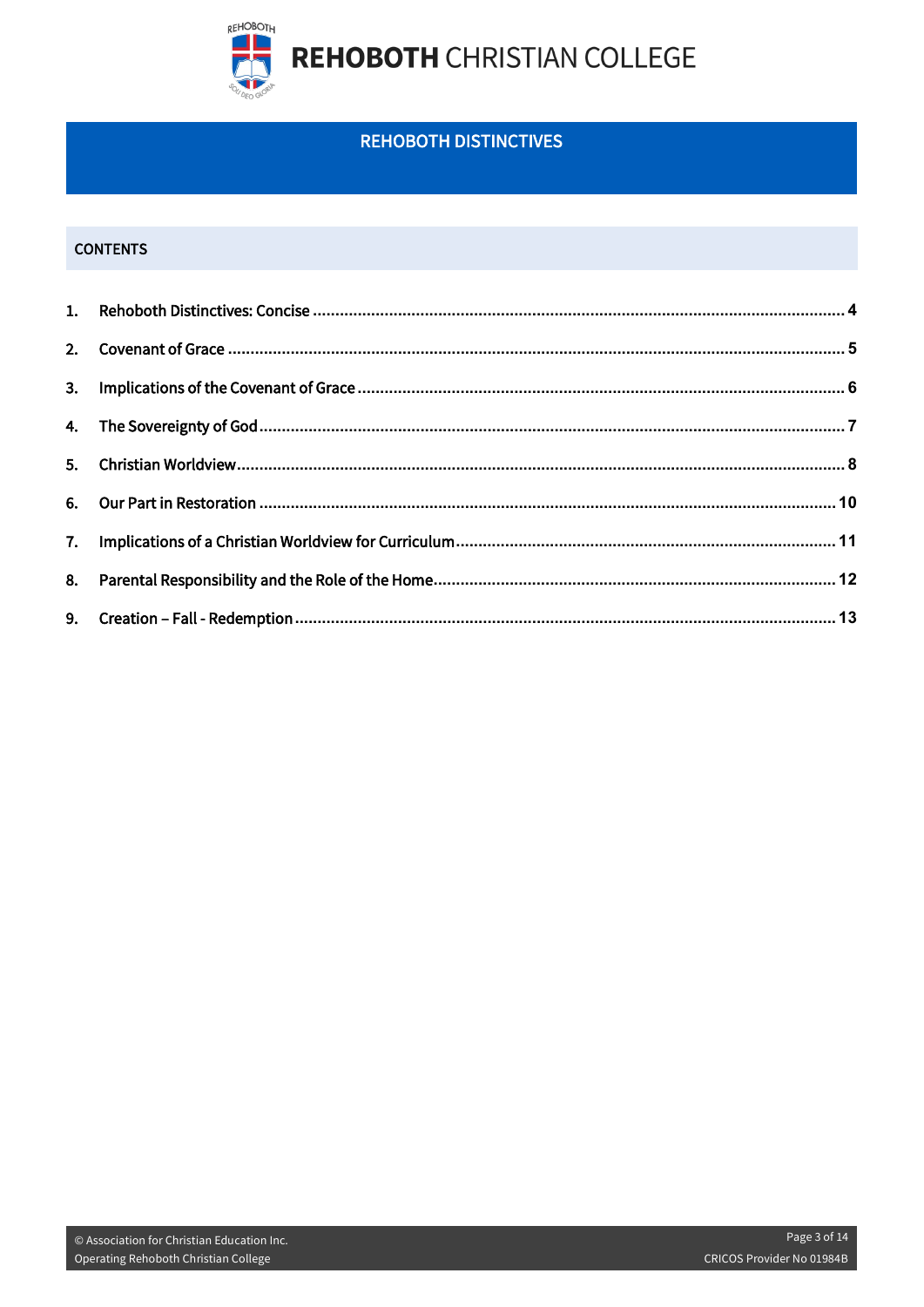

#### <span id="page-3-0"></span>1. REHOBOTH DISTINCTIVES: CONCISE

Here is a concise version of the eight Rehoboth distinctives.

- 1. Rehoboth exists because a community of Christians takes God's covenant promises to them and their children seriously. This community wants to faithfully work with other Christian parents to nurture their children to love and serve God in all areas of life, in obedience to their covenant promises as parents to God.
- 2. Rehoboth exists because we believe that church, home, and school need to work together in harmony. When these three pillars work together, it provides integrity and consistency in the way our children are taught to understand God, His Word, His world, and their purpose and task.
- 3. Rehoboth exists because parents want their children to acknowledge the sovereignty of God in all things. This prepares them to carry out their role competently and knowledgeably for the Kingdom of God, serving God as Lord over every part of their lives.
- 4. Rehoboth exists because parents take the Bible as God's infallible truth and know that it needs to touch all our teaching and learning.
- 5. Rehoboth exists because Jesus said He is the Way, the Truth, and the Life. We are therefore committed to our children being educated in a school which communicates this truth consistently at the heart of what it believes and does – even if that requires much hard work and sacrifice.
- 6. Rehoboth exists because God requires us to be renewed in our minds and thinking to be conformed to Christ, rather than be conformed to a world which ignores God. We know that our children need to be trained to 'think with the mind of Christ' to apply Christian thinking intensively to everything they know and do.
- 7. Rehoboth exists because we believe that a person's purpose in life is to glorify and enjoy God forever. We want to train our children, through their school education as well as their home and church, to give God the glory in all things (the school motto: Soli Deo Gloria – For the glory of God alone).
- 8. Rehoboth exists because we believe that Christian schooling is not just a product we buy in a commercial, consumer-oriented world. It is a fundamental way in which we, as parents, can corporately be obedient and faithful to God in the way we raise His children, for His service.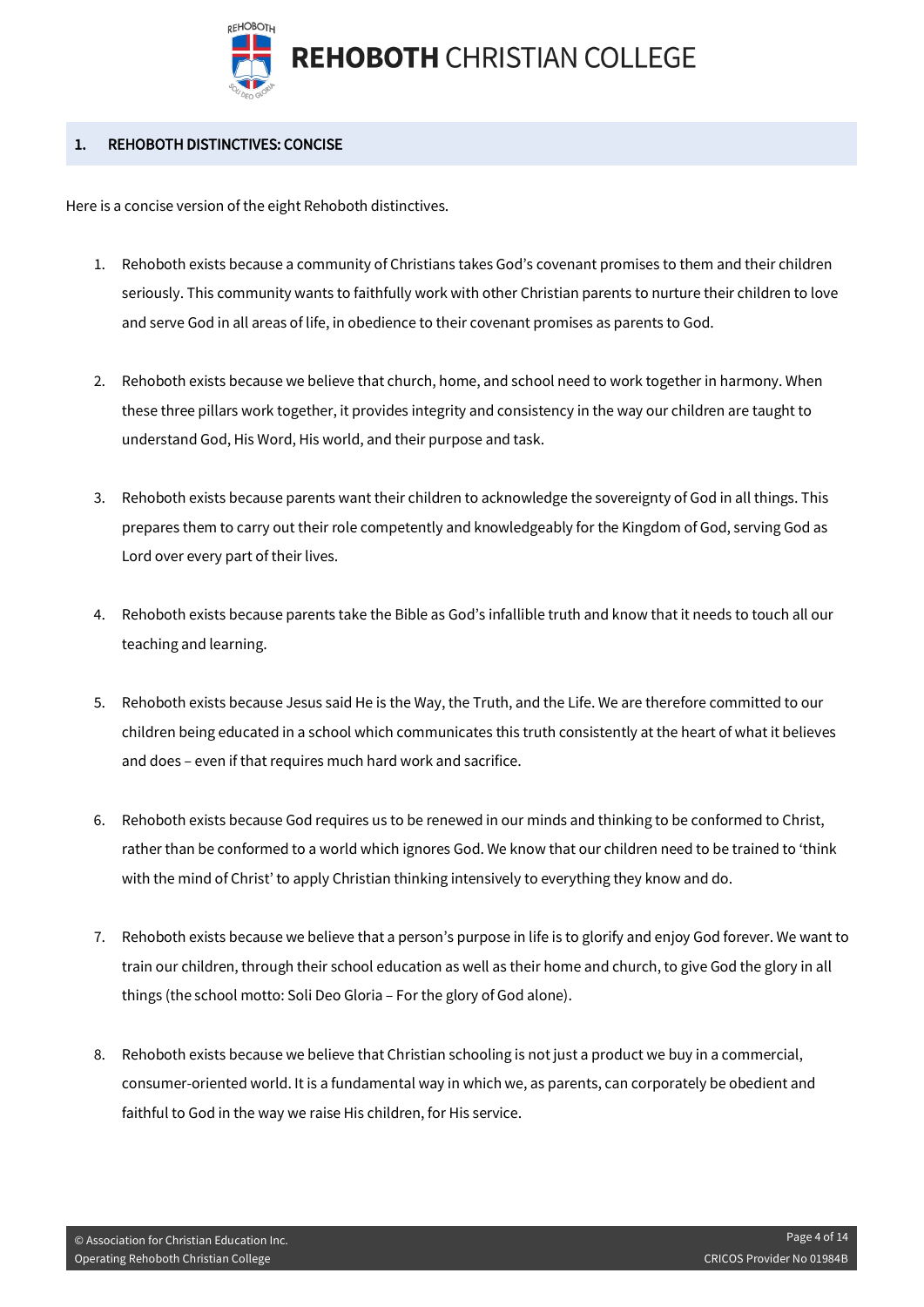

#### <span id="page-4-0"></span>2. COVENANT OF GRACE

Not all schools are the same.

Even among Christian schools, there are differences. This series of articles aims to look at some of the distinctives behind our particular school community.

The dominant motivation for the founders of Rehoboth to take the huge step of starting a Christian school was the idea of God's covenant relationship with Christians and their children.

Let us look at what we mean by the Covenant of Grace.

Because we believe that God has made a covenant (partnership commitment) with His people [\(Gen 17\)](https://www.biblegateway.com/passage/?search=Genesis%2017&version=ESV) and that His covenants are everlasting [\(Ps 105:8-10\)](https://biblia.com/bible/esv/Ps%20105.8-10) and still applicable to us as New Testament Christians [\(Acts 2:39,](https://biblia.com/bible/esv/Acts%202.39) [Gal 3:29\)](https://biblia.com/bible/esv/Gal%203.29), our children are special children [\(1 Corinthians 7:14\)](https://biblia.com/bible/esv/1%20Cor%207.14) and we still have a special responsibility to train them to love God and to see Him as the beginning of all wisdom [\(Deut 6:6-9,](https://biblia.com/bible/esv/Deut%206.6-9) [Ps 111:10](https://biblia.com/bible/esv/Ps%20111.10) an[d Prv 22:6\)](https://biblia.com/bible/esv/Prov%2022.6).

In His covenant, God promises to be our God and we will be His people. He extends these promises to the children of believers.

Christian parents therefore need to raise their children to know and love God, leading them to faith and conversion by instruction, prayer, and the example of Christian living. The task of the Christian home is enormously important! The responsibilities that we have before God as Christian parents are awesome!

To nurture our children to love and obey God and see Him behind all things  $(Col 1:16-18)$  is not easy. We want our children to learn to see life from a Christian perspective. We want them to develop a Christian character. We want them to respond in love and service to Jesus Christ.

Parents who take these things seriously find that the Christian school can be a great help in shaping Christian minds and lives. Rehoboth has always been about 'serving Christian families with Christ-centred schooling'.

It is a community of Christian families working together to help each other obediently carry out the covenant responsibilities they have to bring up their children to respond to God in every area of life by providing schooling that is Christ-centred.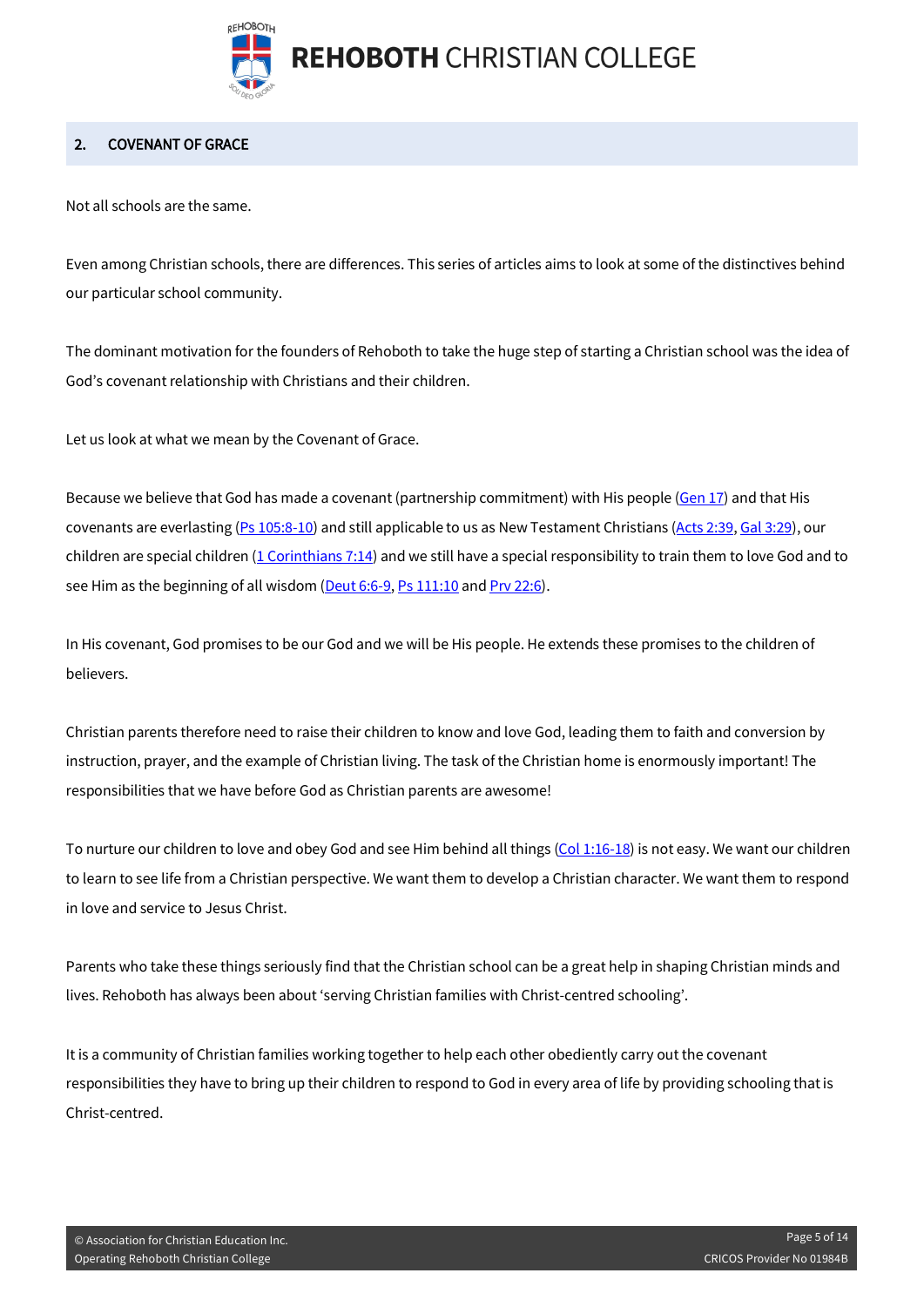

#### <span id="page-5-0"></span>3. IMPLICATIONS OF THE COVENANT OF GRACE

One implication of the Covenant of Grace is Rehoboth'[s Enrolments Policy.](https://alpha.rehoboth.wa.edu.au/docs/enrolments-policy/) 

The reason that Rehoboth exists is primarily to assist Christian parents in the Christian nurture of their children. We see the College as being an extension of the Christian home.

Rehoboth is not a school for children who do not come from Christian homes. Rehoboth does not exist primarily as an evangelical organisation to bring the Gospel to those who might not otherwise hear it.

That in itself makes Rehoboth quite different from most Christian schools which adopt an 'open' enrolment policy and allow a certain percentage of enrolments from children who do not come from Christian homes. We are certain Rehoboth could have a much larger student population if we had a different enrolment policy, but we would also have a very different type of school.

Another implication of the Covenant of Grace is how it affects the way we should view the children in our Christian school.

We should see the children of Christian parents also as members of God's covenant community. They are still growing in their understanding of God and perhaps are often inconsistent in their response to Him, but we view our students as citizens of God's Kingdom, needing Christian nurture. They are children who have God's covenant claims on them, and they need to be reminded often of this. They either accept God's claims, or they turn their back on Him. These children need to surrender to Christ and to commit all their life to God.

We view this growing knowledge of God and response to Him as an integral part of the total education process. It is not just a matter of looking at a child as being either 'saved' or 'unsaved'. Rehoboth aims not so much to lead children to a point of commitment to Christ (which is more properly the important role of the home and church), but to teach children who have been dedicated to Christ to live their lives obediently, consistently, competently, and joyfully in service to God in everything they do.

The College aims to take students' Christian commitment further so that they grow in their ability to think and live as real and significant Christians who are ready to make a difference in this world!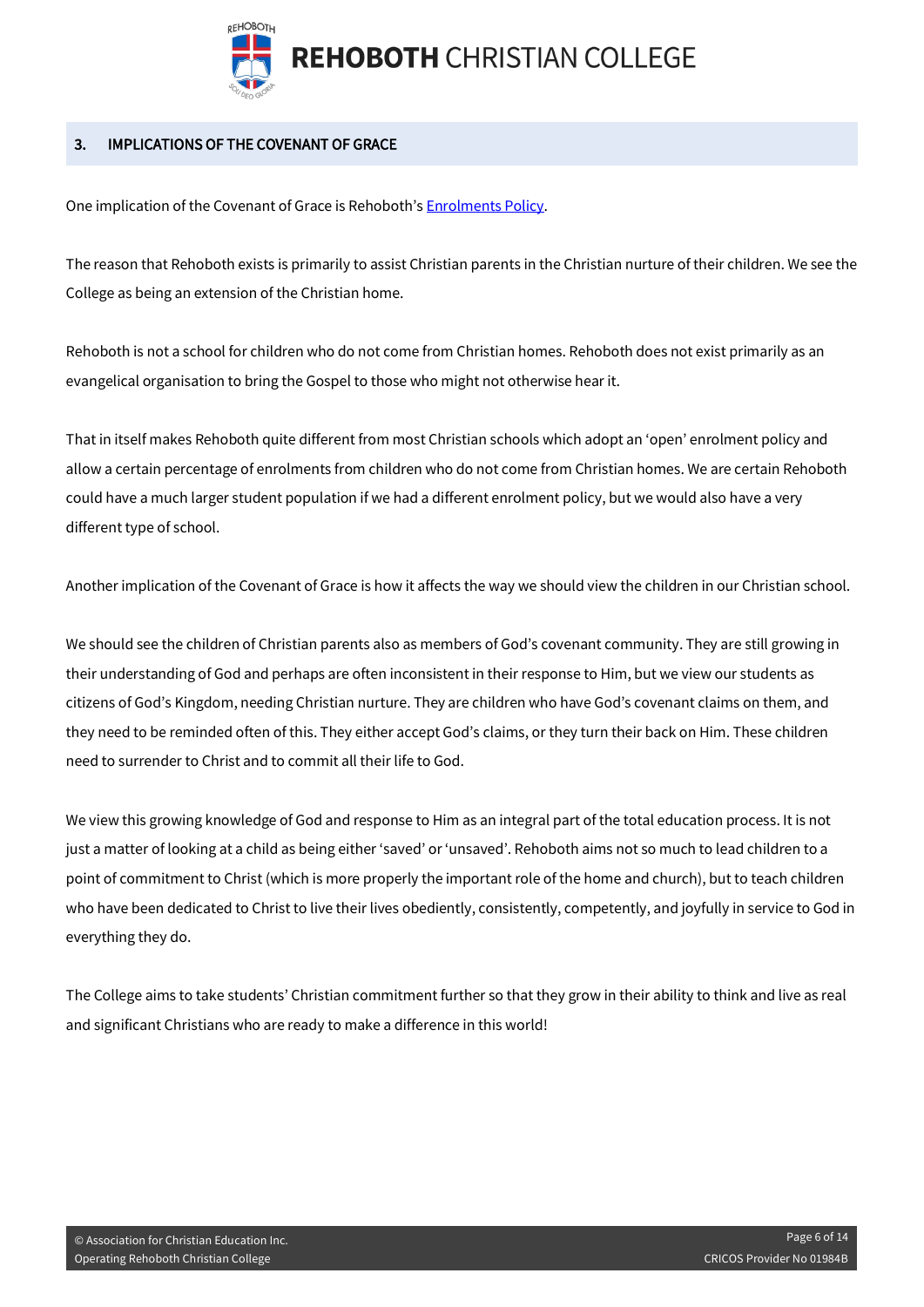

**REHOBOTH CHRISTIAN COLLEGE** 

#### <span id="page-6-0"></span>4. THE SOVEREIGNTY OF GOD

The other major distinctive area of thought which is foundational to the existence of Rehoboth is the sovereignty of God.

The sovereignty of God means that God is King. We believe that He wants us to acknowledge His kingship over every part of life. Abraham Kuyper, an important Christian thinker, theologian, and politician, put it this way, 'There is not an inch in the entire area of human life which Christ, who is sovereign of all, does not call "Mine"!'.

God does not want to be Lord only of certain parts of our lives. He wants to be a total God, touching every part of our being. So, it is not enough to say that our faith only affects our salvation or our devotional life or what we do on Sundays. As Christians, we cannot just cut ourselves off from the evil world and live in isolated spiritual huddles. We cannot just wrap ourselves, or our children, in nice safe spiritual cotton wool and avoid the ugliness of a broken world that needs reconciliation with God. We cannot just take the attitude that God's Kingdom is only about what will happen after Jesus comes again.

Our faith should also affect such things as our career goals and financial choices, our attitudes to politics and justice, the TV programs we look at, the way we raise our families, what we think about issues such as Aboriginal reconciliation, the environment, sexuality, popular culture, and so on. The Bible should not only guide the moral choices we make. We need to develop Christian perspectives and worldview which keeps God as King in the centre of all our thinking – and we need to help our children to do the same.

We cannot make a distinction between some areas of life which are 'religious' and some which are 'secular'. Being a Christian means that we know that God wants to have the supremacy in everything (se[e Col 1: 15 -20,](https://biblia.com/bible/esv/Col%201.%2015%20-20) [Col 2:8,](https://biblia.com/bible/esv/Col%202.8) [Col 3: 23\)](https://biblia.com/bible/esv/Col%203.%2023). It is all or nothing!

Our children also need to be taught to think Christianly if anything is to make sense to them. The Christian home, church and school need to shape minds which become attuned to 'taking captive every thought to make it obedient to Christ' (see [2 Corinthians 10:4,5\)](https://biblia.com/bible/esv/2%20Cor%2010.4).

It is because we believe that God is sovereign, that we know that all the different areas of learning and life are not senseless and disjointed. God demands that in education we train children to see this whole world as his. He wants us to give him the glory in all things (Soli Deo Gloria), putting him on the throne in every area of endeavour.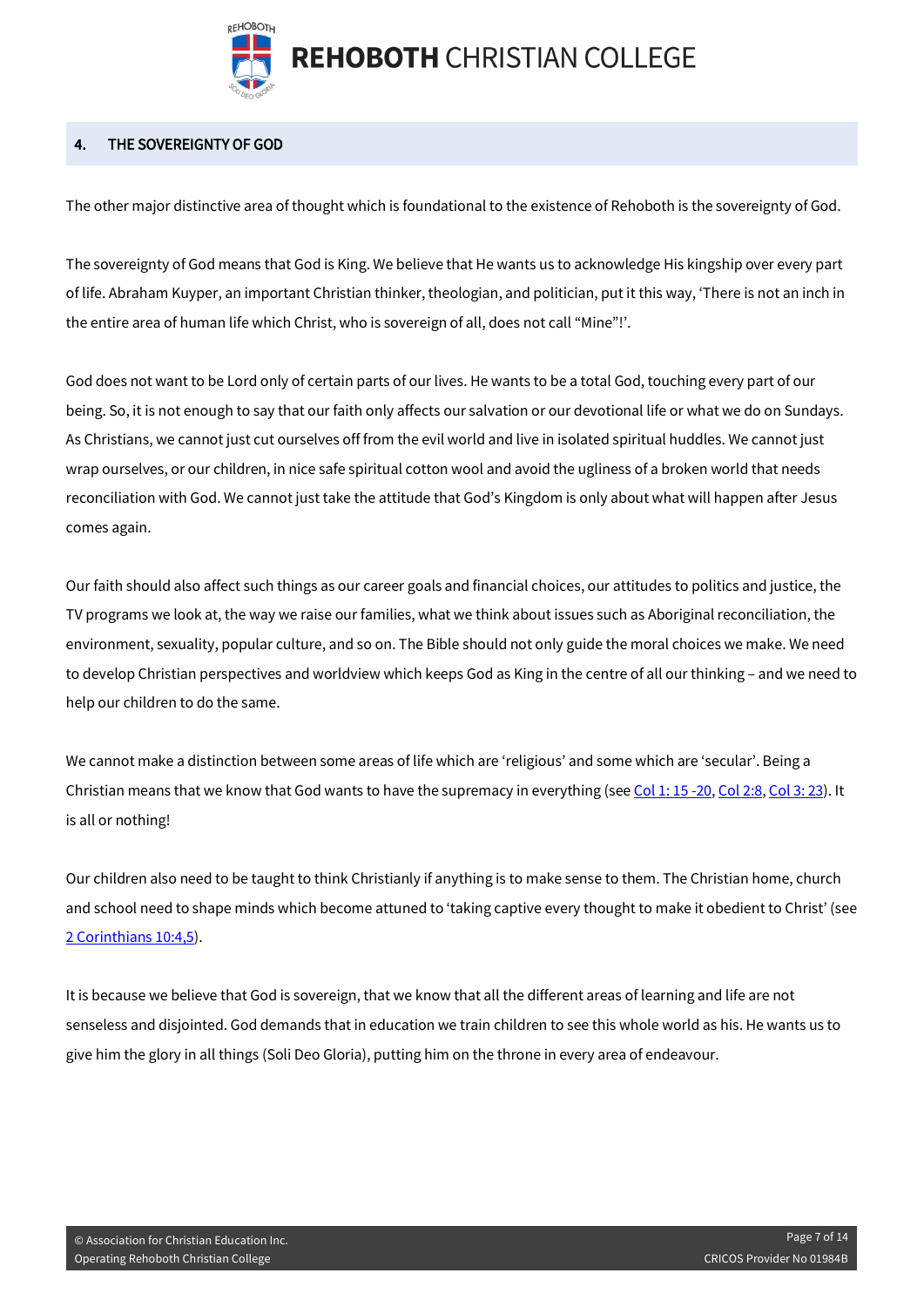

#### <span id="page-7-0"></span>5. CHRISTIAN WORLDVIEW

Everybody has a worldview.

Our worldview is determined by what we consider to be our basic beliefs and values. Our answers to a range of questions combine to determine our worldview:

- a) Why am I here?
- b) Is there a purpose in human history?
- c) Is there a God?
- d) Why is the evil and suffering in the world?
- e) How do I tell right from wrong?
- f) What is important to me?

Even documents such as the Western Australian Curriculum acknowledge that people's values influence their behaviour and give meaning and purpose to their lives.

In fact, our worldview not only gives purpose to our live, it determines how we make meaning out of information and knowledge. Our worldview determines how we combine everything we observe and learn into a framework by which we can try to make sense of life and our place in the scheme of things. We will reach different conclusions based on the presuppositions we hold.

As Christians we are to be 'transformed by the renewing of our mind' [\(Rom 12:2\)](https://biblia.com/bible/esv/Rom%2012.2) taking 'captive every thought to make it obedient to Christ' [\(2 Cor 10:5\)](https://biblia.com/bible/esv/2%20Cor%2010.5) and ensuring that our thinking acknowledges that Christ is 'head over every power and authority' [\(Col 2:10\)](https://biblia.com/bible/esv/Col%202.10). We are called to develop a Christian view of this world and our lives, putting on Christ-coloured spectacles (John Calvin's term). Such thinking is to be foundational to what is taught to God's covenant children at home and in the Christian school.

A useful framework to provide a structure for a Christian worldview is:







**REDEMPTION** 



**RESTORATION**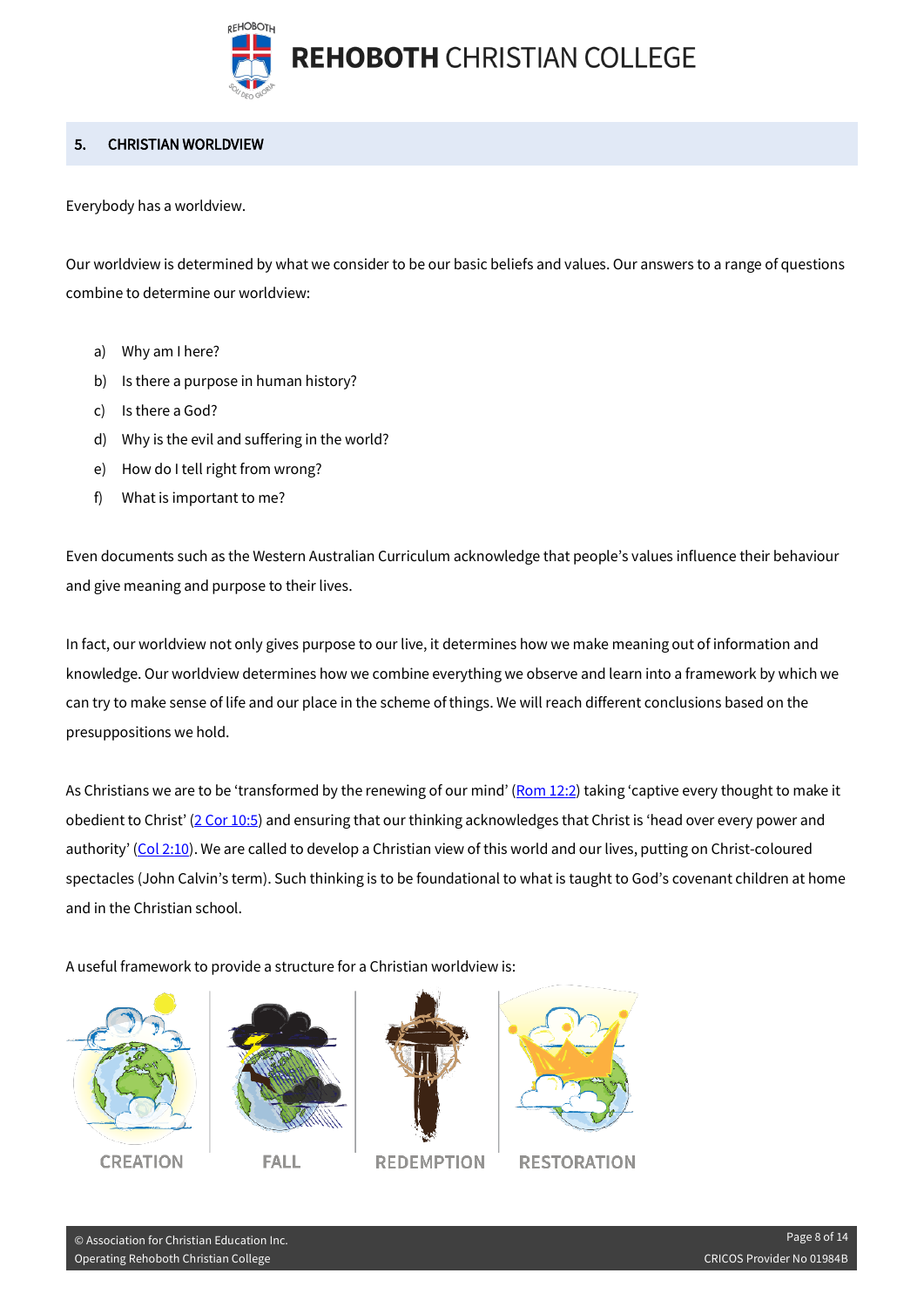

These Biblical themes should distinctively shape our view of life and our thinking about curriculum in schools.

When we consider Creation we consider how God created things to be in their perfect state and ask questions such as Where am I? Who am I? and How does God intend life to be?

When we consider the Fall we look at how sin has misdirected what God created, how it distorted God's good structure, and how this now determines how we see things.

When we consider Redemption we look at the remedy and Christ's redeeming of His whole creation (se[e Rom 8:19-22\)](https://biblia.com/bible/esv/Rom%208.19-22).

When we consider Restoration we look at the world with fresh eyes and renewed purpose. We are called to bring healing, beauty, life, and relationship in every area of the world we live in.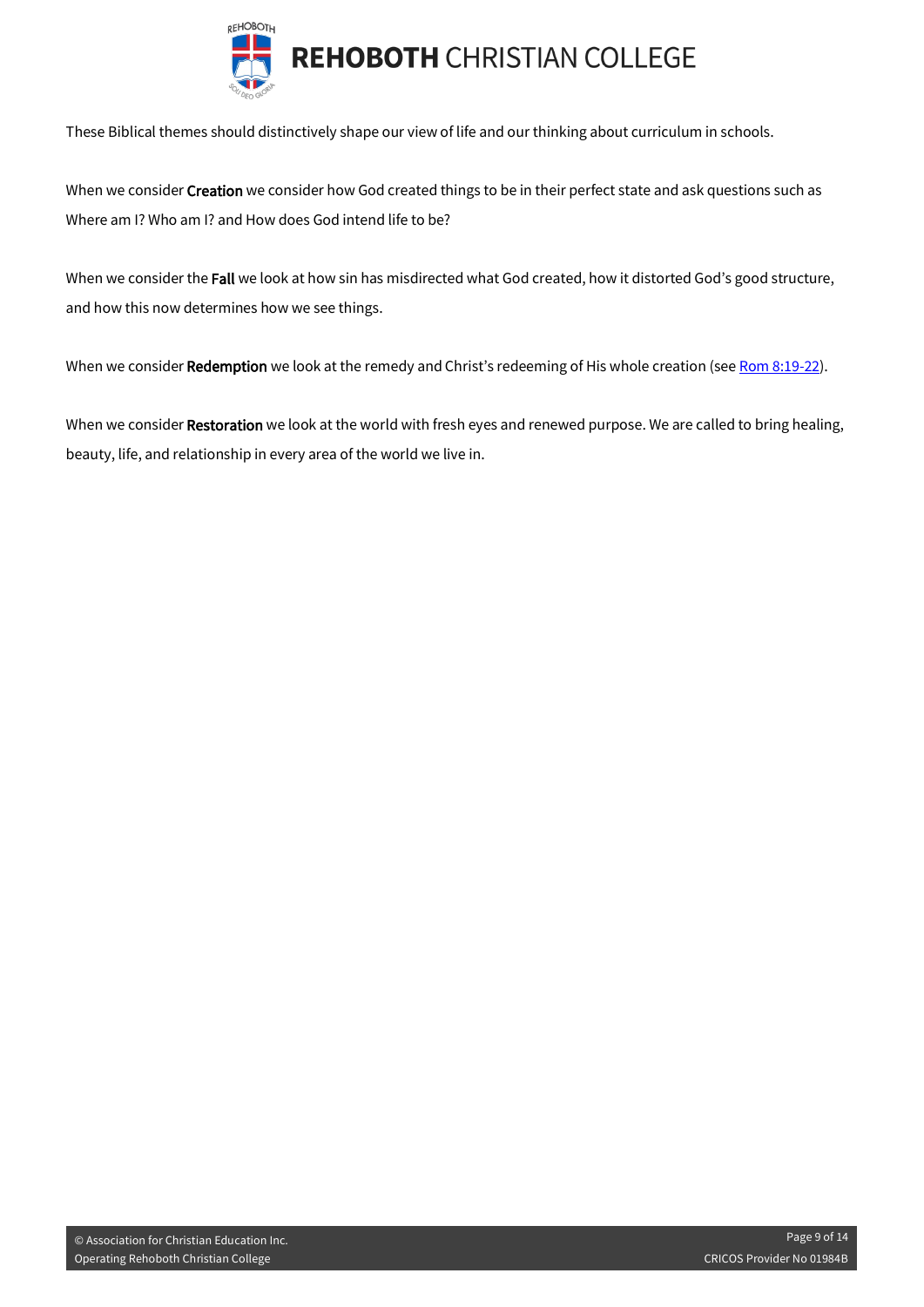

**REHOBOTH CHRISTIAN COLLEGE** 

#### <span id="page-9-0"></span>6. OUR PART IN RESTORATION

The world we study and live in and relate to is one which God created with structure. Albert Wolters, in his boo[k Creation](https://www.google.com.au/books/edition/Creation_Regained/tNSR1_f02PYC?hl=en&gbpv=1&printsec=frontcover)  [Regained: A Transforming View of the World](https://www.google.com.au/books/edition/Creation_Regained/tNSR1_f02PYC?hl=en&gbpv=1&printsec=frontcover) (IVP, 1986) tells us that structure refers to the fact that everything is Godcreated, and thereby has a particular nature 'after its own kind'.

As well as considering the structure of all things, we should also consider direction. Direction refers to the fact that creation is misdirected because of the fall into sin but can be redirected to serve God through the redemption of God's people in Christ.

God created all things with purpose and structure and for His glory. Sin threw everything out of balance, and we live in a world where we must acknowledge both the structure of the creation and the effect of sin in misdirecting things. As Christians we do not just leave things there however. Just as we ourselves are redeemed, so we now work towards the redeeming of creation for Christ. Think of some other words that express something about our redemption – restoration, reconciliation, renewal, renovation, re-creation, reclamation, reformation, regeneration – and our task becomes clearer. The whole point of redemption is to restore the creation to obedience to God, for His glory!

Wolters quotes Bavinck's definition of the Christian faith: 'God the Father has reconciled His created but fallen world through the death of His Son and renews it into a Kingdom of God by His Spirit'. This helps to explain the distinctiveness of a reformational worldview. The central insight that 'grace restores nature' (i.e., 'created reality') should clarify three fundamental dimensions for us:

- a) The original good creation
- b) The perversion of that creation through sin
- c) The restoration of that creation in Christ

These three themes should be fundamental to the way we as Christians look at our world and the approaches to learning about this world that we adopt in educating our children.

Consider also the following Scriptures in this regard:

- a) [Genesis 3](https://www.biblegateway.com/passage/?search=Genesis%203&version=ESV)
- b) [Psalm 19: 1-4](https://biblia.com/bible/esv/Ps%2019.%201-4)
- c) [Psalm 147: 15-20](https://biblia.com/bible/esv/Ps%20147.%2015-20)
- d) [Romans 8: 18-25](https://biblia.com/bible/esv/Rom%208.%2018-25)
- e) [Romans 12:1-2](https://biblia.com/bible/esv/Rom%2012.1-2)
- f) [2 Corinthians 4:3-18](https://biblia.com/bible/esv/2%20Cor%204.3-18)
- g) [2 Corinthians 5:16-21](https://biblia.com/bible/esv/2%20Cor%205.16-21)
- h) [2 Corinthians 10: 1-5](https://biblia.com/bible/esv/2%20Cor%2010.%201-5)
- i) [Colossians 1:15-2:8](https://biblia.com/bible/esv/Col%201.15-2.8)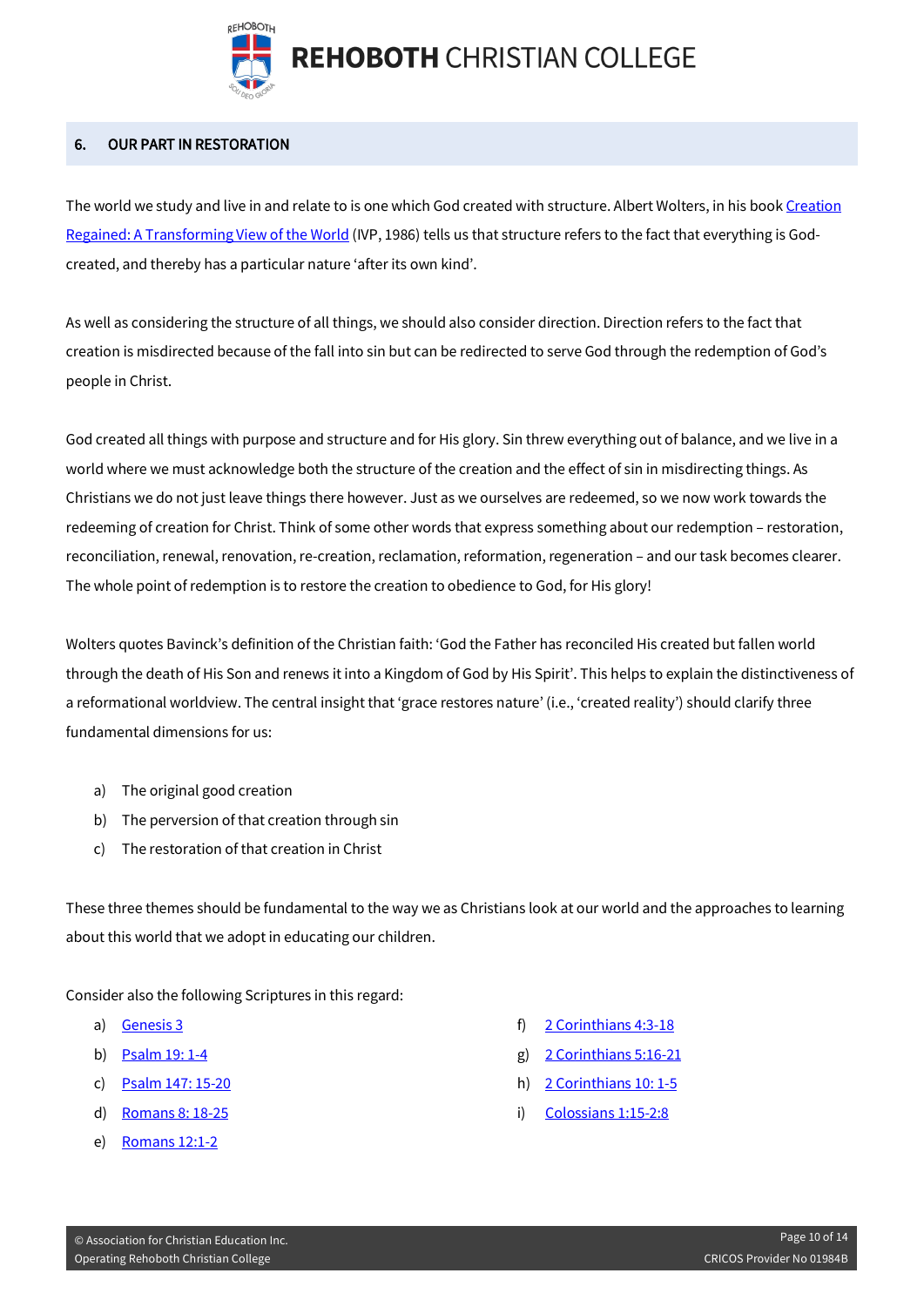

#### <span id="page-10-0"></span>7. IMPLICATIONS OF A CHRISTIAN WORLDVIEW FOR CURRICULUM

Now we look at some implications in terms of curriculum choices.

Let me ask you a question first of all: is there any question which your child might ask you that you would refuse to answer?

What if your child asked what AIDS was, or why people abort unborn babies or pollute the environment? What if they asked what cancer is, or why some people get divorced? We might feel overwhelmed, but would we remain silent? Would we say that as Christians we should not even think about these things but should focus instead only on what is pure and noble and good (se[e Phil 4:8\)](https://biblia.com/bible/esv/Phil%204.8)?

Most of us would probably try to respond, but we would also qualify it by saying that the type of answer and amount of detail would depend on the age and maturity of the child. We would not respond to a 6 year old the way we would to a 16 year old. We would make decisions about what was appropriate and exercise discernment. We would try to relate our answer to a wider view of what life is all about and the Christian values and beliefs we have (i.e., our worldview). We would probably also admit that on many of these issues we might need to seek input from other people or resources to help us out.

If we believe that God made and upholds everything and that even though sin affects all of life, 'there is not an inch in the entire area of human life which Christ, who is sovereign of all, does not call "Mine!"' then we must agree that we cannot cut our children off from reality and only expose them to some parts of life. Because God is sovereign, we want our children to learn to think Christianly about all things under His rule – even those things which make us very uncomfortable or where the affects of sin are obvious.

Therefore, in the Christian school, we do not avoid discussion of nuclear war or diseases or relationship conflicts or political greed and so on. Our curriculum will not just try to be 'sanctified cotton wool' which avoids anything ugly and tries to keep our children in a naïve state of ignorance. While we would certainly maintain that a child's innocence should not be violated by an 'in-your-face' confrontation with issues beyond his or her maturity and readiness, neither should their need to be nurtured to competent and knowledgeable maturity in all things be neglected.

The task of teaching our children Christianly in the home, church, and school is one which needs great wisdom and prayer! Thank God that we can support each other in these things and have the support of Christian schools as we nurture our children to know that our God is King of all!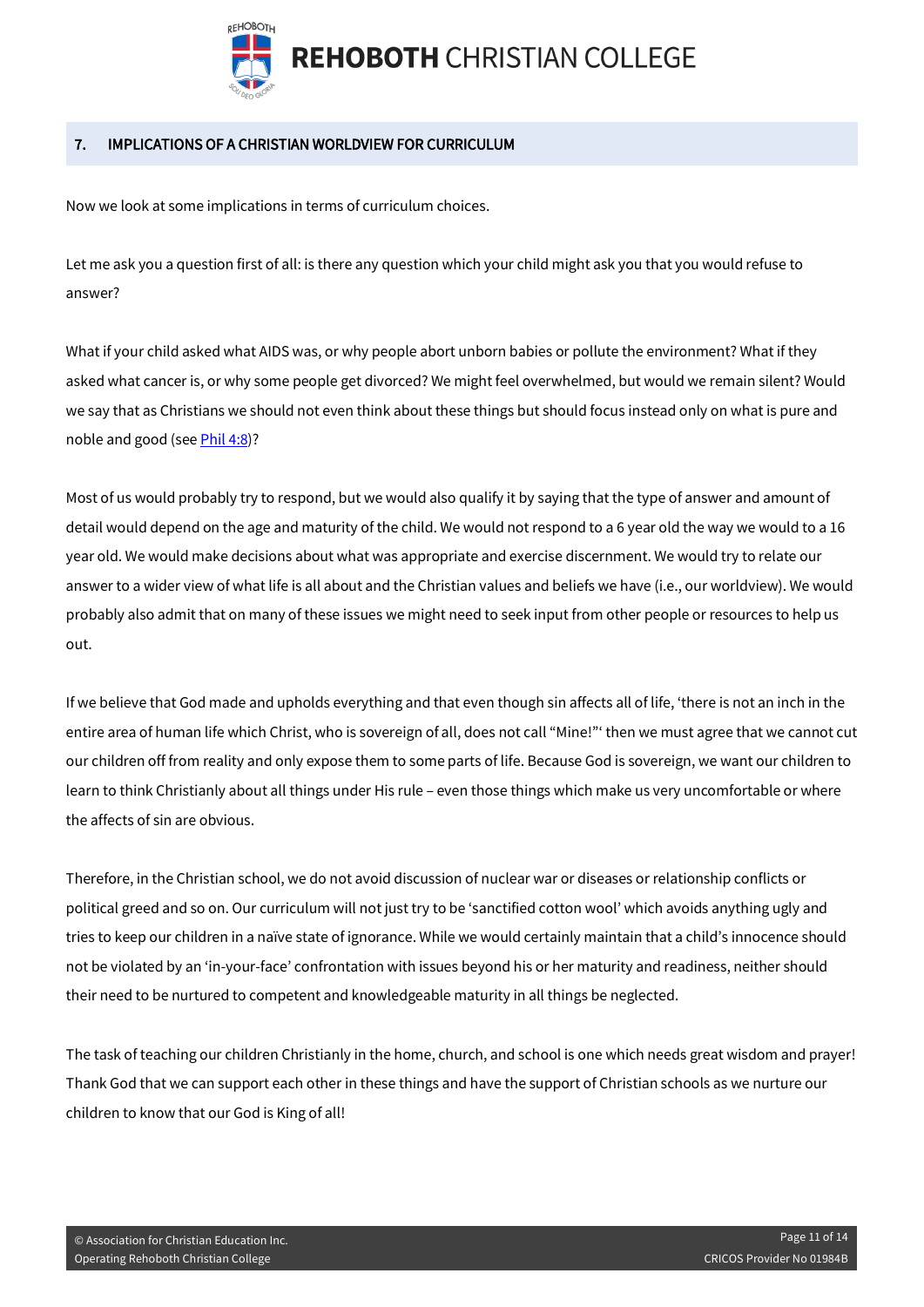

#### <span id="page-11-0"></span>8. PARENTAL RESPONSIBILITY AND THE ROLE OF THE HOME

An important Bible passage which helps us understand Christian education is [Deut 6:4-9.](https://biblia.com/bible/esv/Deut%206.%204-9)

The passage connects some of the ideas about parental responsibility, the role of the home, the need for pervasive and repeated Biblical direction, and the fact that God wants a total response.

In this passage God has just given His laws to His people to help them enjoy life to the fullest. He gave them directions on how to enjoy their God and to bring Him glory and how to be happy. It is all very positive! God passes on a key to life and then tells parents how to pass on that key to their children.

God says that we should impress these truths about Him on our children by talking about them when we sit at home, when we walk along the road, when we lie down, and when we get up. God says to bind them as symbols on our hands, bind them to our foreheads, and to write them on our doors and gates.

In other words, God is saying that all our thinking and doing and coming and going should be touched by awareness and response to Him.

We need to get this across to our children. It is not an option to dangle in front of them; it is something we are told to impress on them. We need to immerse our children in God's truths and perspectives in all areas of life. God wants us to point our children to Him through all our common activities so that thoughts of God and His guidelines to love Him and enjoy life in turn shape all their thoughts and actions.

That is what Christian education is. It is something that is meant to be total and natural. It is meant to be 'taught' and 'caught'. God does not tell the Jews just to teach the Torah in the synagogue on certain days of the week. He does not say just to talk about God at certain designated times of the day. No, it is meant to be total and permeating all of life. We cannot just say that the education our children receive at school each day is not part of shaping their total minds.

Why should we do this? Because 'the Lord our God, the Lord is one'. He does not want us to share our allegiances with anyone else. He hates the thought of us wasting ourselves searching for the meaning of life anywhere else but in Him. He knows that all things hold together in Him alone and urges us to impress these things on our children so that they also share the riches of His covenant promises.

What a wonderful thing that we can work together to set up Christian schools which can help us carry out that vision and mandate!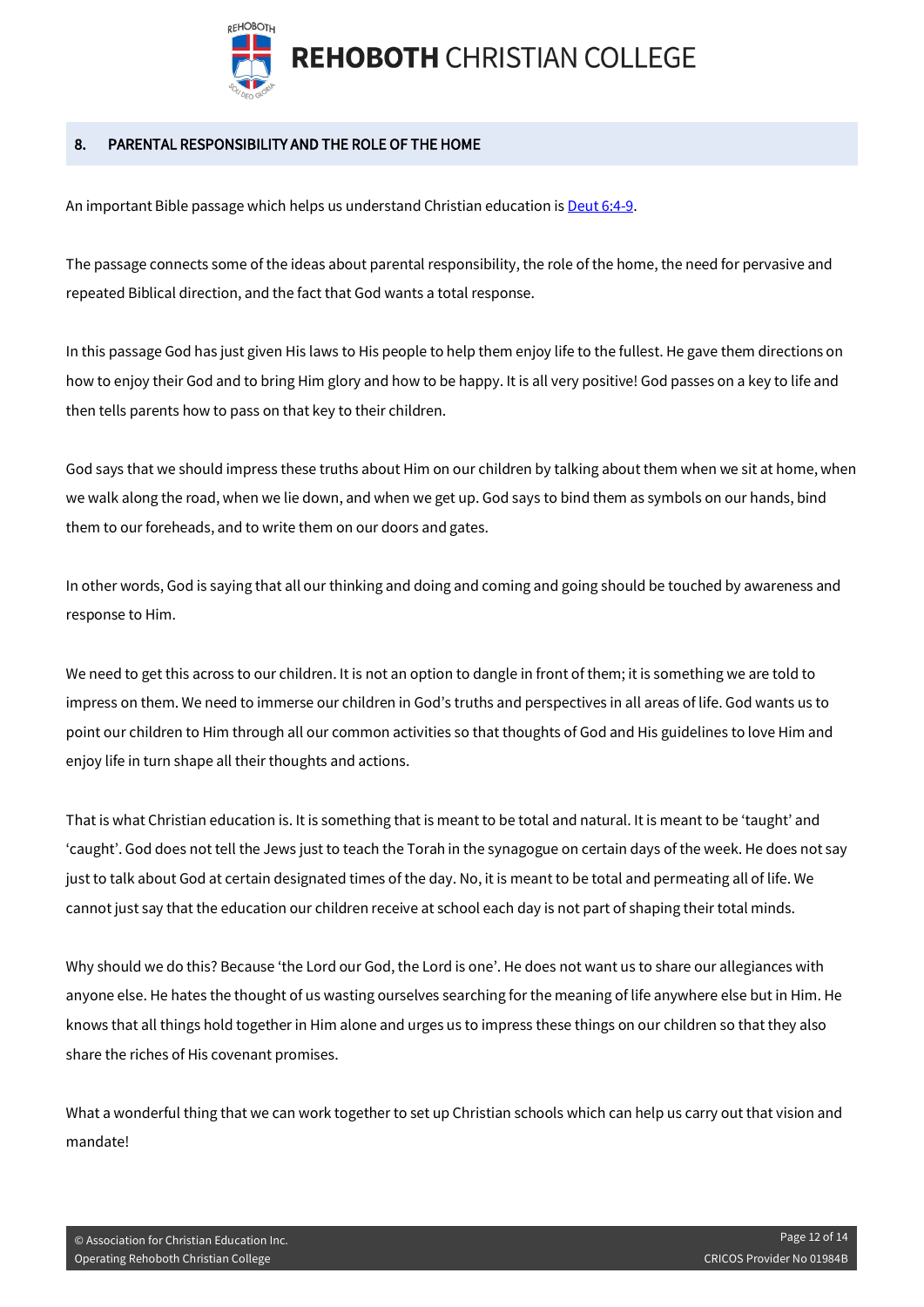

#### <span id="page-12-0"></span>9. CREATION – FALL - REDEMPTION

Prospective parents who visit Rehoboth often ask the Principals about discipline. Sometimes what they are asking is, 'How strict is the school? What punishments apply and why?'

One of the ways in which the Christian school is distinctive is the way in which discipline is viewed.

The word discipline looks very much like *discipling* and that is an important starting point in our thinking. Discipline is first of all about making disciples, not about punishment. We need to be careful that we do not get discipline and punishment confused in our minds.

As Christian parents and as a Christian school, our vision for our children is that, as covenant community members, and though living in a sinful world, they will develop to maturity and be conformed to the Lord Jesus Christ.

The discipline of our children in the Christian home and in the Christian school should include all the constructive measures we can draw on to guide, train, educate, instruct, and encourage them to be mature disciples of Jesus. It is all very positive. It is something which is done for the children, not to them. It is about discipleship and developing Christ-like character.

As such, discipline can include words of praise, gestures of encouragement, speaking honestly about our faith, teaching God's truths, celebrating God's goodness, providing security and affirmation, giving assistance and guidelines to grow and further develop gifts and skills, and much more. It is so much broader and more positive than just thinking about the corrective measures (or rather the discouragement of un-Christlike behaviour) which are also necessary at times.

Harro van Brummelen, in his book [Walking with God in the Classroom](https://www.amazon.com.au/Walking-God-Classroom-Christian-Approaches-ebook/dp/B004DL0LBU) puts it this way:

'The purpose of discipline is to disciple students in the Lord's way. It addresses the future, while punishment only looks back. Discipline is an opportunity to redirect students: to strive against sin and to overcome weakness, to build inner peace and righteousness, to partake in the holiness of God. Through discipline students must realise the grace of God. Discipline must not be harsh retribution. It may not cause bitterness from perceived lack of grace and forgiveness'.

Let us look at a few more important ideas regarding discipline in the Christian home and school:

a) Discipline also needs to involve grace. God does not deal with us as our sins deserve, and we also need to be gracious in our dealing with each other. Modelling grace to each other is important to appreciate God's grace to us. Yes, we need to train young people to be accountable, but we also need to show we are not legalistic. We need to remember that God is both just and yet also gracious without these two sides of God's nature contradicting